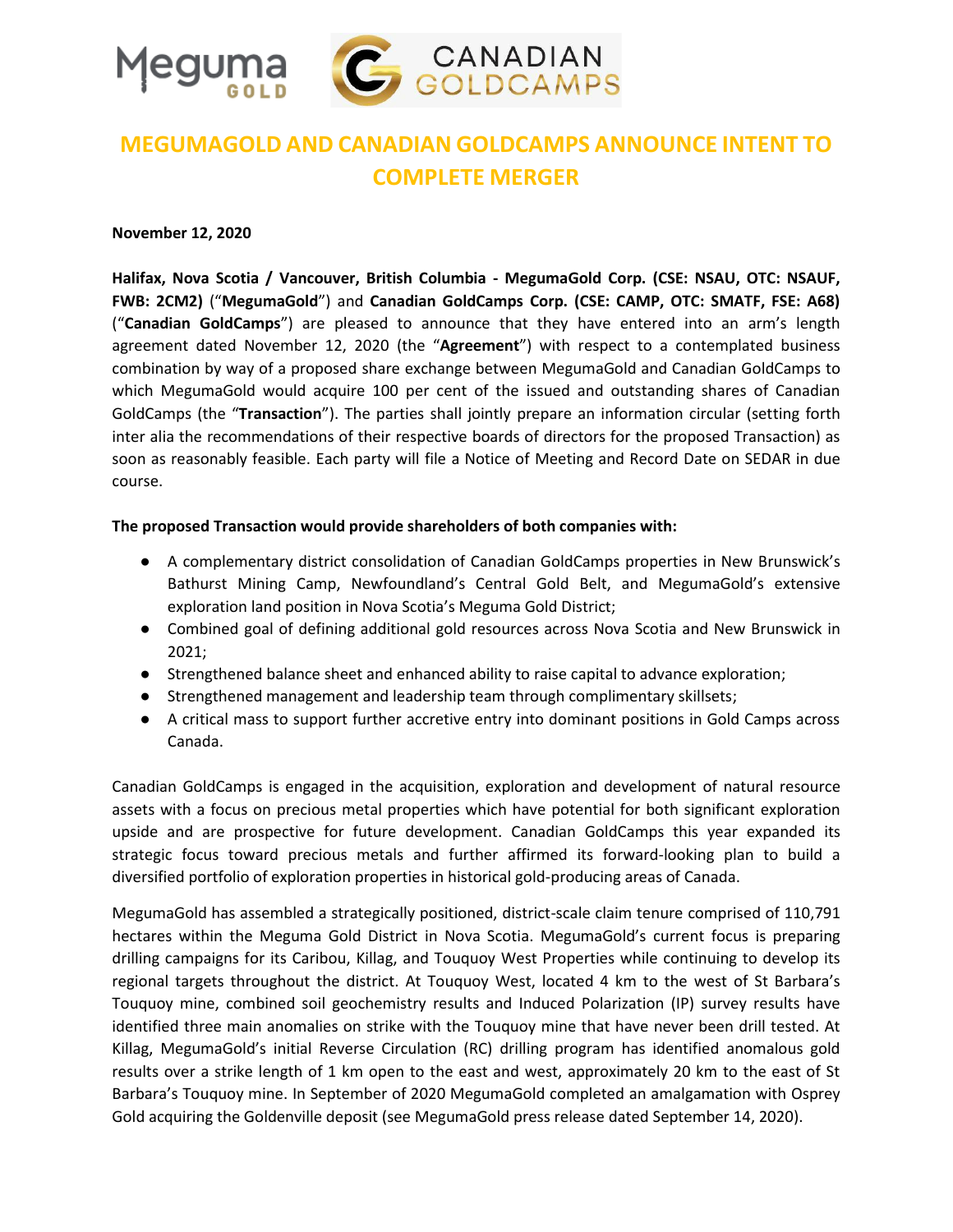

Canadian GoldCamps has assembled approximately 4,150 hectares of prospective gold properties in New Brunswick, near the historic Bathurst mining district, and in Newfoundland's Central Newfoundland Gold Belt, a region that has recently shown significant gold exploration success. In New Brunswick, Canadian GoldCamps properties encompass the majority of the Elmtree Gold Project ("Elmtree"), which contains a historical resource estimate and will require additional exploration and drilling to enhance its gold-bearing potential. A Mineral Resource Estimate is currently planned for the Elmtree Project that will incorporate the results from an upcoming drilling program and the latest industry gold price forecasts. In Newfoundland, Canadian GoldCamps' seven claims are proximal to the northeast trending Dog Bay Suture and the parallel Appleton and JPB Faults, which have been identified as hosting significant gold-bearing potential.

Theo Van der Linde, President of MegumaGold stated, *"We're incredibly pleased to be working with the GoldCamps team in building a premier gold exploration and development company with assets in emerging gold districts throughout Atlantic Canada. With this merger Meguma shareholders will benefit by not only be acquiring high quality assets with growth potential, but also direct access to invaluable guidance from well regarded Board members."*

David Garofalo, Director of Canadian GoldCamps commented, *"Today's announcement is yet another positive step towards fulfilling our vision of creating a premier, Canadian-based precious metals focused exploration and development company. The advanced stage of our assets in New Brunswick, along with the early, albeit exciting potential of the properties in Newfoundland, are a great regional and strategic fit to MegumaGold's extensive land position in the under explored Meguma Gold District. I would like to thank our CEO, Alex Terentiew, for advancing Canadian GoldCamps towards this merger and helping create a new exploration company that shareholders can be excited about. We wish him well in his next endeavour."*

*Alex Terentiew, President and CEO of Canadian GoldCamps stated, "2020 has been a very busy and exciting year for the Company, and for the gold mining industry at large, and I am delighted to have had the privilege to lead Canadian GoldCamps through its growth thus far. With the combined portfolio of assets based in the Atlantic Provinces, and taking into account travel restrictions during this global COVID-19 pandemic, however, this merger presents an opportunity for all shareholders to benefit from the experience and relationships MegumaGold's existing management team has fostered in the region over the past few years. I am confident that MegumaGold's CEO, Regan Isenor, who is based in Halifax and has both regional and international experience, is well suited to lead the company forward. I wish the Company great success in the years ahead".* 

## **Details of the Proposed Transaction**

MegumaGold will acquire all of the issued and outstanding shares of Canadian GoldCamps. Each shareholder of Canadian GoldCamps (each, a "**GoldCamps Shareholder**") will receive such number of common shares of MegumaGold (the "**Meguma Shares**") as is equal to the product of the number of common shares of Canadian GoldCamps (the "**GoldCamps Shares**") held by such shareholder at an exchange ratio which equals one and one-tenth (1.1) Meguma Shares per one (1) GoldCamps Share outstanding at the closing of the Transaction.

The definitive agreement will provide that unexercised incentive stock options and share purchase warrants of Canadian GoldCamps will be assumed by MegumaGold and will: (i) remain outstanding for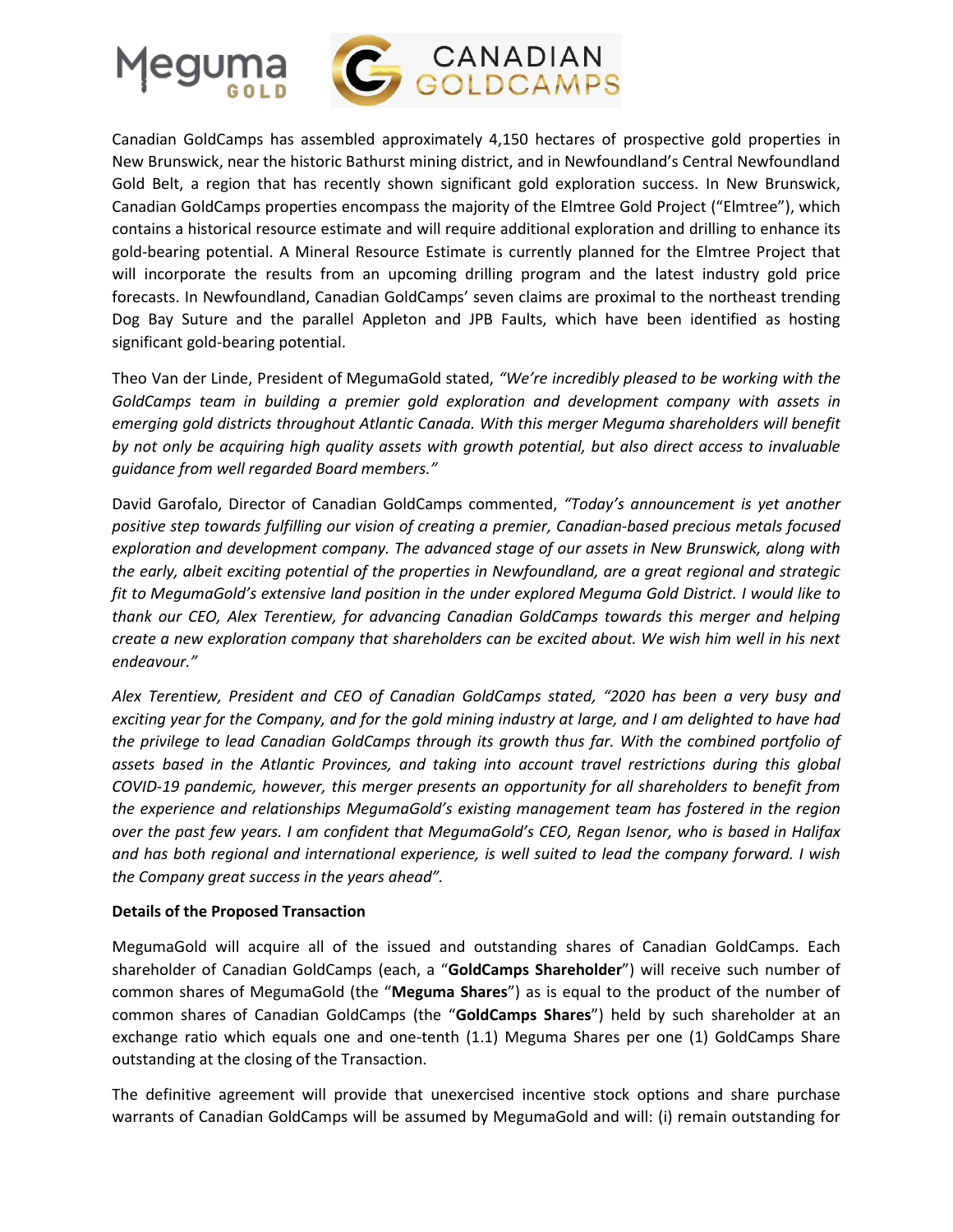

their full term, and (ii) following the closing date of the Transaction, entitle the holder thereof to acquire Meguma Shares in lieu of GoldCamps Shares, in such number and at such exercise price as shall be adjusted based on the exchange ratio inherent in the Transaction, and otherwise on the same terms and conditions as existed prior to the Transaction.

Canadian GoldCamps will have the right to appoint three (3) members to the board of directors of the resulting issuer, with the total number of members of such board of directors to be initially set at four (4). MegumaGold shall contribute management personnel to the resulting issuer.

MegumaGold currently has 136,318,288 outstanding common shares and 34,466,433 shares reserved for issuance under incentive stock options and share purchase warrants. As of today's date, it is anticipated an aggregate of 82,966,803 Meguma Shares are anticipated to be issued to the GoldCamps Shareholders, along with options and warrants entitling GoldCamps Shareholders to acquire a further 30,903,501 Meguma Shares.

Based on the foregoing and assuming no outstanding options or warrants of Canadian GoldCamps are exercised prior to closing and giving effect to any concurrent financing, the resulting issuer from the Transaction will have 219,285,092 shares issued and outstanding, of which former GoldCamps Shareholders will hold approximately 38% of the issued and outstanding common shares of the resulting issuer (40% of the common shares of the resulting issuer on a fully diluted basis).

The Transaction is subject to a number of conditions, including due diligence by each party, completion of definitive documentation, approval by Boards of Directors of each party, obtaining any necessary shareholder approvals (including any minority approval required by Multilateral Instrument 61-101, if applicable, obtaining all governmental, regulatory, Canadian Securities Exchange (the "**CSE**"), and other third-party approvals which are necessary in order to allow the parties to complete the Transaction. The precise form of the Transaction will be determined following further advice and consultation with the parties' respective legal and tax advisors. The Transaction cannot close until all of these conditions are met. There can be no assurance that the Transaction will be completed as proposed, or at all. A finder's fee may be payable on the transaction.

## **Qualified Person Statement**

This press release has been reviewed and approved by Regan Isenor, Chief Executive Officer of MegumaGold Corp. Bob Komarechka, P.Geo., Director of Canadian GoldCamps Corp and a "Qualified Persons" as defined under NI 43-101, has prepared and approved the scientific and technical information disclosed in this press release.

## **About MegumaGold Corp.**

MegumaGold Corp. (CSE: NSAU, OTC: NSAUF, FWB: 2CM2) is a Canadian junior gold exploration company engaged in the business of acquiring, exploring and developing natural resource properties. MegumaGold has centered its exploration focus on the developing Meguma formation of Nova Scotia. As a result, MegumaGold has assembled a strategically positioned, district-scale tenure position of 110,791 hectares within the Meguma Gold District. For additional information, please visit MegumaGold's website: [http://www.MegumaGold.com.](http://www.megumagold.com/)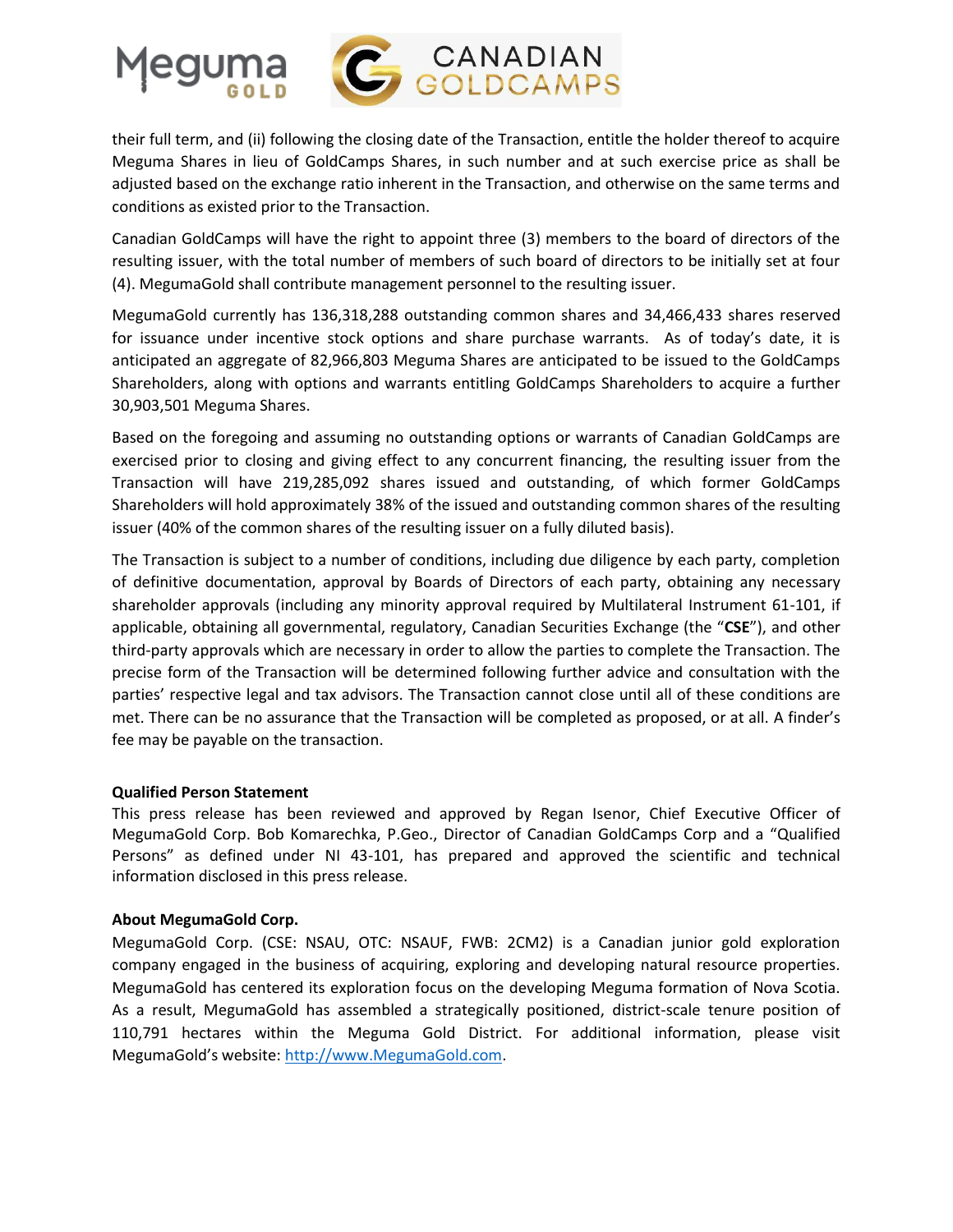

#### **About Canadian GoldCamps Corp.**

Canadian GoldCamps Corp. (CSE: CAMP, OTC: SMATF, FSE: A68) is a Canadian-based gold exploration and development company established to provide investors with exposure to the best opportunities that the next generation of Canadian gold discoveries may present. Canadian GoldCamps is intent on being proximal to large new discoveries with a commanding position in these highly active gold camps, as well taking commanding positions in belts that possess all of the ingredients for the next major Canadian gold discovery. For additional information, please visit Canadian GoldCamp's website: [https://www.goldcamps.ca/.](https://www.goldcamps.ca/)

Upon closing of the Transaction, the resulting issuer is expected to be listed for trading on the CSE.

For more information, please contact: Mr. Regan Isenor, Chief Executive Officer, MegumaGold Corp. 902-233-4381 [info@megumagold.com](mailto:info@megumagold.com) [www.megumagold.com](http://www.megumagold.com/)

Mr. Alex Terentiew, Chief Executive Officer, Canadian GoldCamps Corp. 647-640-241 [info@goldcamps.ca](mailto:info@goldcamps.ca) [www.goldcamps.ca](http://www.goldcamps.ca/)

#### **Forward-Looking Statements and Cautionary Language**

*All statements in this presentation, other than statements of historical fact, are "forward-looking information" with respect to MegumaGold and Canadian GoldCamps within the meaning of applicable securities laws including, without limitation economic estimates and any statements related to the proposed transaction, proposed board and management changes and shareholder and exchange approvals. MegumaGold and Canadian GoldCamps provide forward-looking statements for the purpose of conveying information about current expectations and plans relating to the future and readers are cautioned that such statements may not be appropriate for other purposes. By its nature, this information is subject to inherent risks and uncertainties that may be general or specific and which give rise to the possibility that expectations, forecasts, predictions, projections or conclusions will not prove to be accurate, that assumptions may not be correct and that objectives, strategic goals and priorities will not be achieved. These risks and uncertainties include but are not limited to exploration findings, results and recommendations, results of due diligence investigations, ability to raise adequate financing, shareholder and exchange approvals in respect of the transaction and unprecedented market and economic risks associated with current unprecedented market and economic circumstances, as well as those risks and uncertainties identified and reported in MegumaGold's and Canadian GoldCamps's public filings under its respective SEDAR profile at www.sedar.com. Although MegumaGold and Canadian GoldCamps have attempted to identify important factors that could cause actual actions, events or results to differ materially from those described in forward-looking information, there may be other factors that cause actions, events or results not to be as anticipated, estimated or intended. There can be no assurance that such information will prove to be accurate as actual results and future events could differ materially from those anticipated in such statements. MegumaGold and Canadian GoldCamps disclaim any intention or obligation to update or revise any forward-looking information, whether as a result of new information, future events or otherwise unless required by law.*

**The CSE has not approved or disapproved the contents of this news release or passed upon the merits of any of the transactions described herein, including the Transaction.**